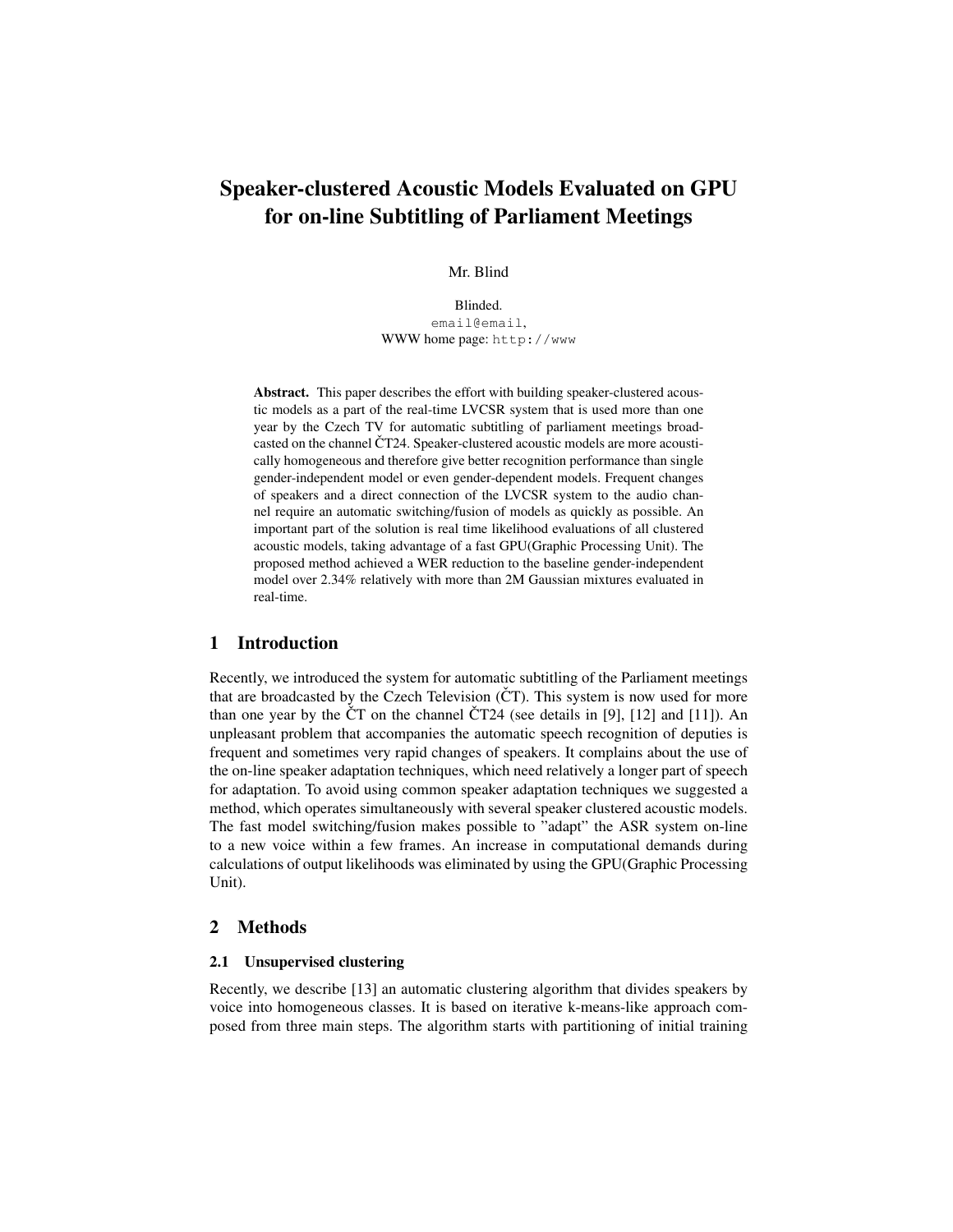data into a predefined number of clusters (randomly or using any relevant prior information). In the first step, the acoustic models for the individual clusters are trained or adapted. The second step consists of a criterion calculation for all training data across all models. The last step of the iteration is the data (uttered sentences in our case) reassignment to the cluster with the best criterion value. If the percentage of cross-assigned utterances in all the clusters decreases bellow some predefined value, the iteration process is stopped.

For more than two clusters, the hierarchical or direct variant of the algorithm can be applied. In the hierarchical case, the initial data are split into two clusters and the actual cluster with the largest criterion is than split into another two clusters. This process continues until the target number of clusters is achieved. The main advantage of this approach is the speed. Because only a small part of the data is processed in afterinitial splitting steps. The disadvantage of this approach is a possibility to create "gaps" between the binary-tree branches. In contrast, the direct approach splits the whole training set directly into target number of clusters. It is very computationally intensive. The computational demands grow linearly per iteration with the number of clusters. Moreover, the required number of iterations usually grows as well. However, the quality of the models set produced by direct approach is slightly higher. Disadvantage of the direct approach next to the computational intensity is a higher sensitivity to the initial data partitioning.

Various criteria that are used for acoustic model training can be also used for the clustering. It could be the traditional Maximal Likelihood criterion (ML) but also discriminative criteria, e.g. Maximum Mutual Information (MMI) or Minimum Phone Error (MPE). After obtaining the training data from the clustering algorithm (list of sentences in our case), the final models set has to be trained. Appropriate training techniques were examined in [10] and [13]. The best performance was achieved using the discriminative criterion. If the final number of clusters is small and the clusters are large enough, the full discriminative training procedure is appropriate. In the case of the higher number of clusters with some relatively empty clusters, the discriminative adaptation techniques are helpful. The models do not differ so much but their parameters are estimated robustly.

### 2.2 Acoustic models fusion

Recently, various techniques for acoustic models switching/fusion were proposed (see [11] for details). All presented techniques were designed for the real-time applications therefore only a small history for actual processed frames is needed. Results of an extensive experimental work suggest that the best solution is a weighted sum with exponential forgetting. This method can be written in the form of

$$
\hat{P}(s_i|\mathbf{o}_t) = \sum_{k=1}^{M} w_t^k P_k(s_i|\mathbf{o}_t).
$$
\n(1)

where  $P_k(s_i | \mathbf{o}_t)$  is an output probability of the state  $s_i$  of the k-th acoustic model,  $\hat{P}(s_i|\mathbf{o}_t)$  is the new evaluated state's probability and M is number of acoustic models. The weights in the time  $t$  are computed as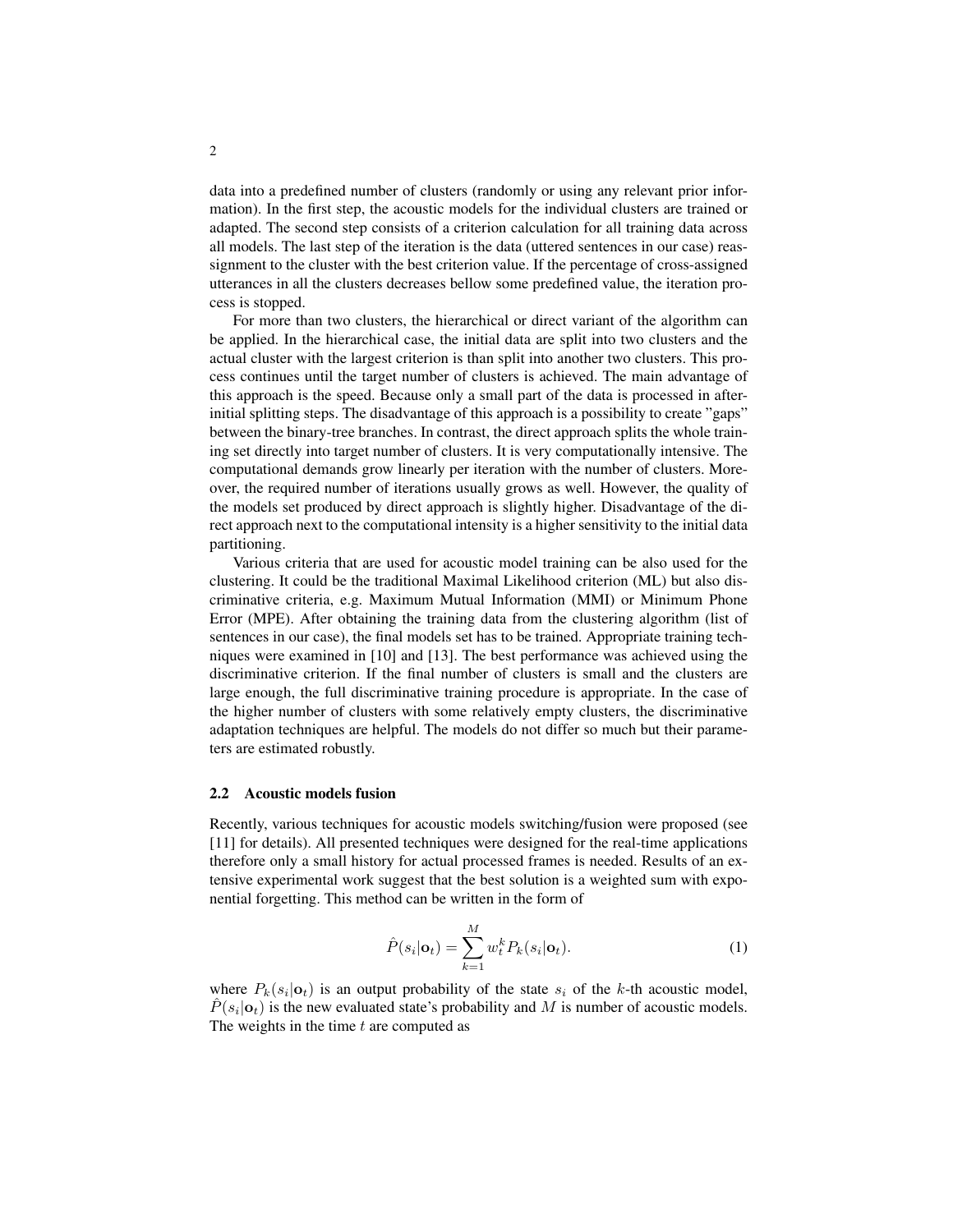$$
w_t^k = \frac{\alpha P_{t-1}(\lambda_k) + (1 - \alpha)P(\lambda_k|\mathbf{o}_t)}{\sum_{l=1}^M \alpha P_{t-1}(\lambda_l) + (1 - \alpha)P(\lambda_l|\mathbf{o}_t)}.
$$
(2)

where  $\alpha$  parameter is set to 0.95 and where  $P_0(\lambda_k)$  are set to zero for all acoustic models k.

# 2.3 GPU accelerated acoustic model evaluation

The computation of acoustic model likelihoods accounts for the largest processing part in automatic speech recognition systems. We use GPU cards to offload this computationintensive part from CPU. Our optimized algorithm efficiently exploits the GPU [14]. The efficiency together with the high GPU performance enable us to evaluate very large acoustic models much faster than in real-time. Evaluation of several acoustic models together is now possible even on low-end or laptop GPUs.

Our implementation splits the acoustic model evaluation into the data-parallel blocks. The individual blocks evaluate 8 or 16 feature-vectors together with 64 tied-states which are based on Gaussian mixture models with diagonal covariance matrix. The number of evaluated feature-vectors is a trade-off between the recognition system delay and the system performance. In the case of a small number of feature vectors, the overhead of CPU-GPU communication together with GPU-kernel management is significant. Fully asynchronous GPU handling is used for the maximum total system performance. Two likelihood-buffers are prepared. One is used by the decoder and the other is asynchronously filled by the results of evaluation of the next feature-vector window. In the most cases, the GPU evaluation is faster than decoder part. Therefore, CPUimplemented decoder is a bottleneck of the entire system and total recognition speed depends on the decoder performance.

### 3 Train data description

### 3.1 Annotated data

The training corpus consists of two different parts. The first one contains 100 hours of parliament speech records collected till 2010. All this data has been manually annotated and carefully revised. However, after the parliament election in 2010, more than 50% of the parliament members were changed.

### 3.2 Unsupervised data

The second part of the corpus contains 300 hours of speech. This huge part of parliamentary speeches was collected from deputies elected in 2010. There were no manual transcriptions available for this data. But the shorthand records of all Parliament meetings must be (by law) available for public use on the Internet. Unfortunately, these shorthand records are amended to avoid slips of the tongue and to meet the grammatical rules, so they do not meet the demands for exact transcriptions suitable for acoustic model training. Anyway, we can use these transcriptions of the individual meetings to create the meeting-specific language models by combination of the language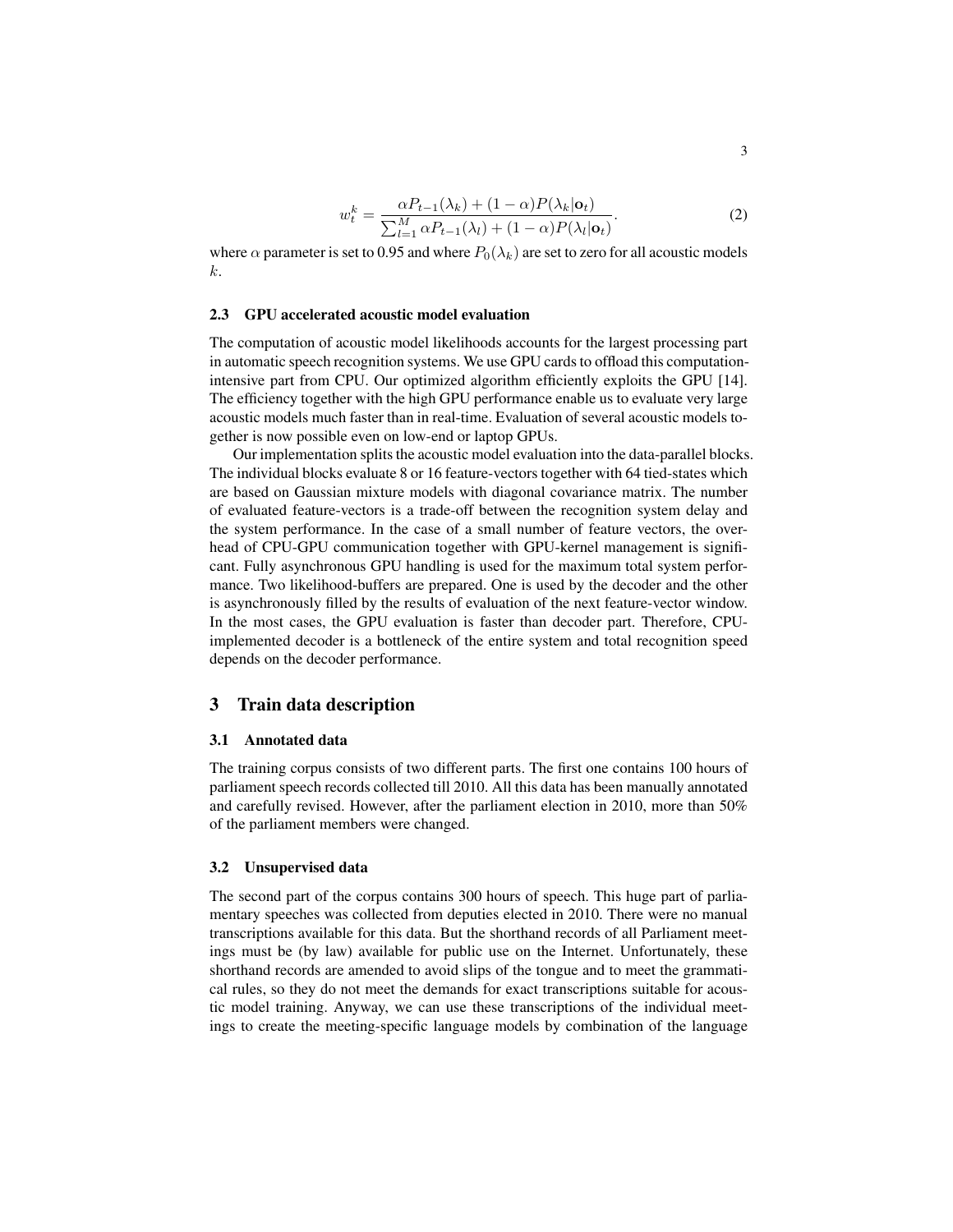model trained from the meeting transcriptions (dynamic LM) with the standard language model (static LM). Static language model was trained on about 27M tokens of the normalized Czech Parliament meeting transcriptions (Chamber of Deputies only) from different electoral periods. Dynamic language models were trained on meeting transcriptions containing from 3k to 100K tokens. Resulted trigram language model with modified Kneser-Ney smoothing was trained by SRI Language Modeling Toolkit [8]. This approach reduced the word error rate of the recognized transcriptions to about 50 %.

Since the recognition process was not error-free, some technique for confidence tagging of the recognized words was used to choose only well-recognized segments of the speech that were taken into the acoustic model training process. We used the posterior word probabilities computed on the word graph as a confidence measure [15]. To use only the trustworthy segments of the speech, we applied a quite strict criterion for the word selection - only the words, which had confidence greater than 0.99 and their neighboring words with the same confidence (greater than 0.99), were selected. This ensures that the word boundaries of selected words are correctly assigned for retraining of acoustic model.

# 4 Experimental setup

#### 4.1 Acoustic processing

The digitization of an analogue signal was provided at 44.1 kHz sample rate and 16-bit resolution format. The front-end worked with PLP parameterization [5] with 27 filters and 12 PLP cepstral coefficients with both delta and delta-delta sub-features (see [6] for details). Therefore one feature vector contains 36 coefficients. Feature vectors are computed each 10 milliseconds (100 frames per second). Cepstral mean normalization (CMN) was used in order to reduce the effect of constant channel characteristics.

### 4.2 Acoustic modeling

The individual basic speech unit in all our experiments was represented by a three-state HMM with a continuous output probability density function assigned to each state. As the number of the Czech triphones is large, phonetic decision trees were used to tie the states of the Czech triphones. Several experiments were performed to determine the best recognition results according to the number of clustered states and also to the number of mixtures. In all presented experiments, we used 48 mixtures of multivariate Gaussians for each of 5385 states. A silence model was trained by borrowing the most relevant Gaussians from all non-speech HMMs in proportion to their state and mixture occupancies. Thus the resulting silence model contained 253 mixtures on average per state. The prime 48 Gaussians triphone acoustic model trained by Maximum Likelihood (ML) criterion was made using HTK-Toolkit v.3.4 [7]. At second, final models were obtained via two iterations of MMI-FD discriminative training [10] or [2].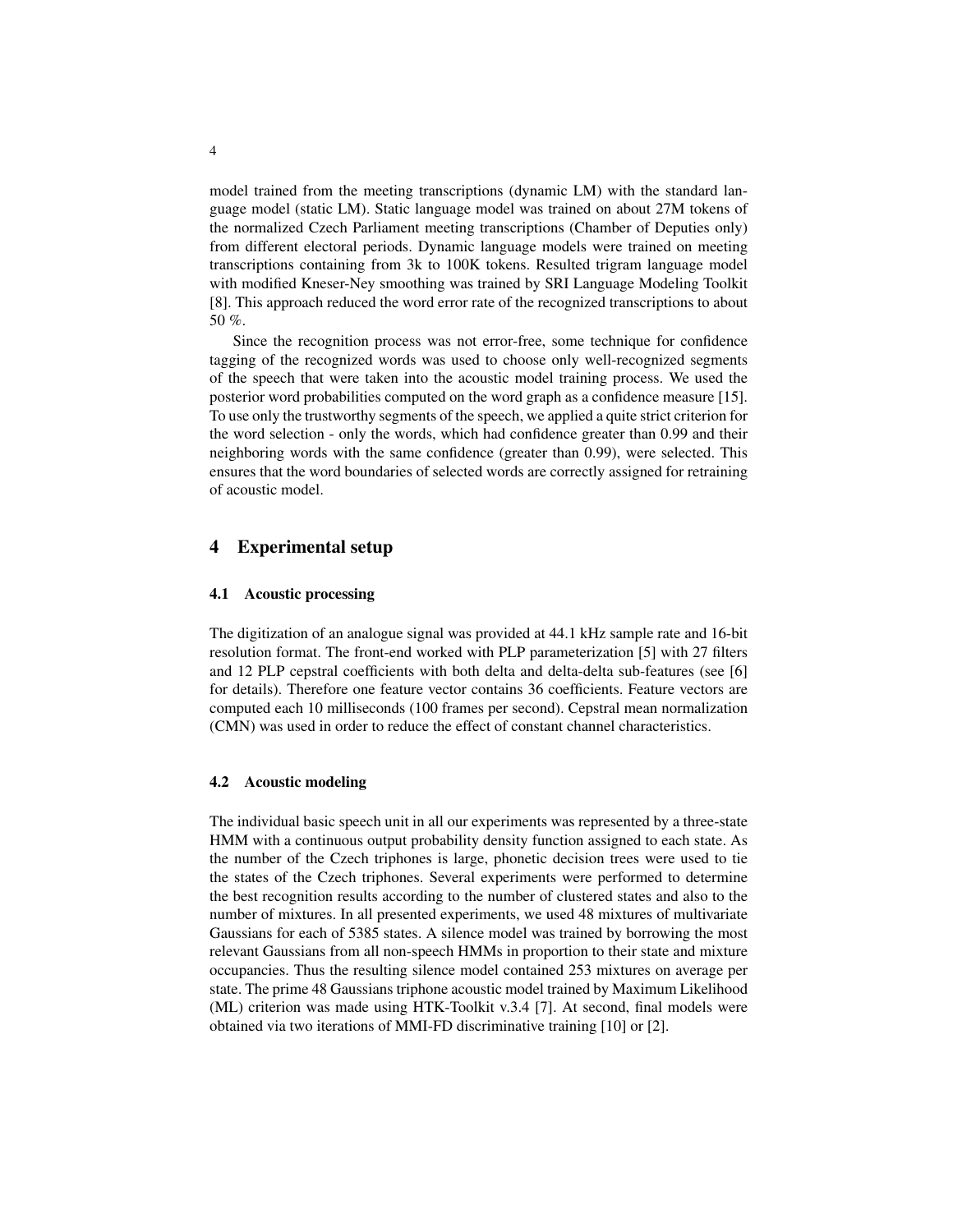

Fig. 1. *An example of behaviour of stopping criterion (*4Clh*)*

### 4.3 Unsupervised speaker clustering

As was presented in [11], by splitting via manual male/female markers and creating the gender-based acoustic models we achieved a significant gain in terms of the recognition accuracy than a simple speaker-independent acoustic model. This method is the most popular method how to split training data into two more acoustically homogeneous classes [4], [1]. As can be seen in [13] the increasing number of the speakerclusters brings even better recognition results in comparison with the gender-dependent acoustic models. The whole training corpus was split hierarchically into two, four and eight acoustically homogeneous classes via the algorithm introduced in the Subsection 2.1. However, in all cases, the initial splitting was achieved randomly because additional speaker/sentence information was unavailable (especially for the second part of the training corpus). The stopping criterion in all presented experiments was based on the shift between clusters (sentences, which were moved from the one cluster to another in the consecutive steps) less than 1% of sentences. An expample of such criterion can be seen on the Figure 1.

### 4.4 Tests description

The test set consists of 1 hour of the special part of the parliament meetings - interpellation. Interpellation is the right of a parliament to submit questions (oral or formal) to the government. This part of the parliamentary speeches was chosen because of the limited time for one speaker (2 minutes per question). This portion of speech contains 15 different speakers (11 male and 4 female) since each speaker has the right to submit several questions. All recognition experiments were performed with a trigram language models with modified Kneser-Ney smoothing that was trained by SRI Language Modeling Toolkit [8]. The language model was trained on about 27M tokens of normalized Czech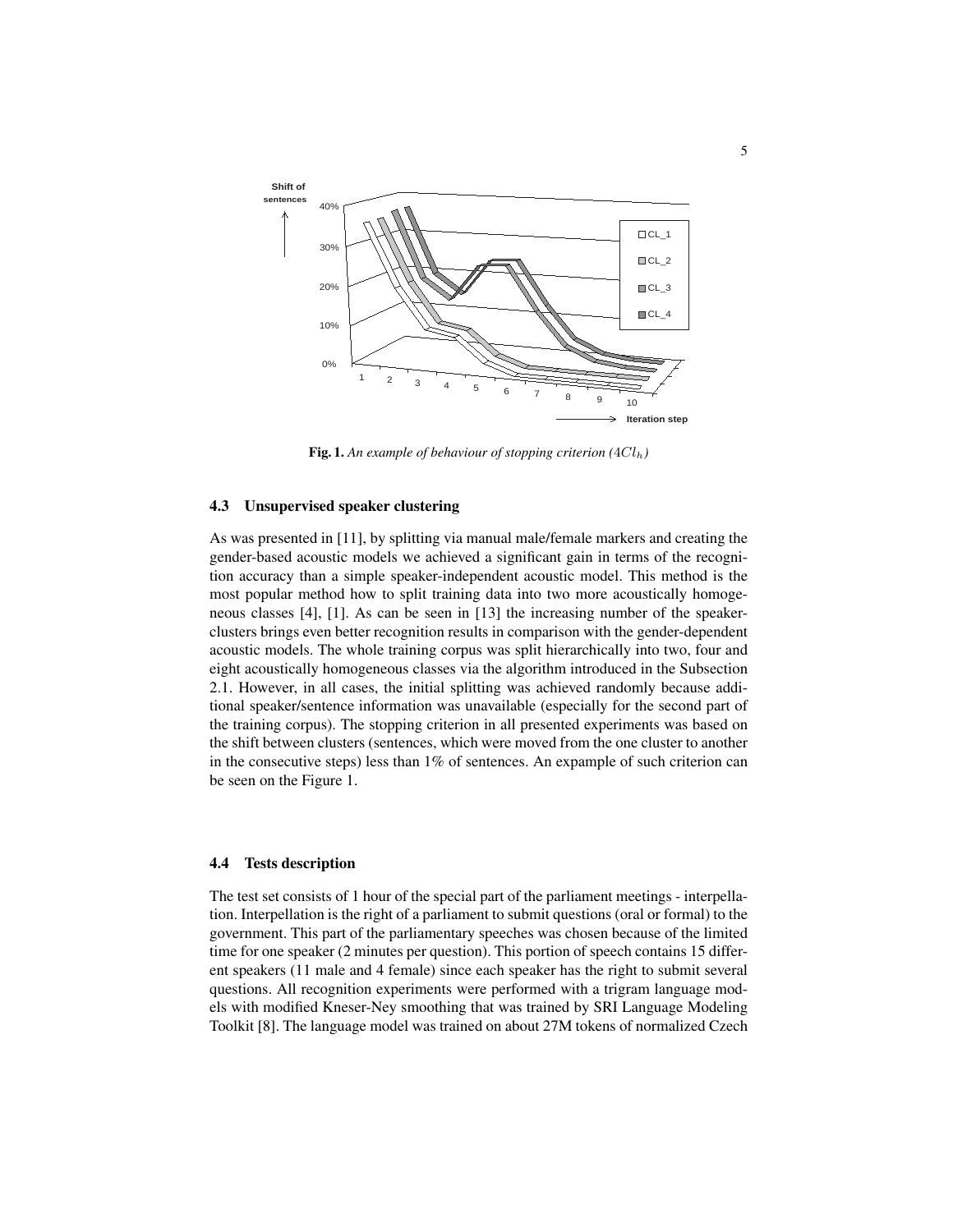parliament transcriptions. The model contained 192k words with OOV amounting 4%. The perplexity of the recognition task was 547.

### 5 Results

In all our experiments, the word error rate (WER) as well as clustering criterion (Maximal Likelihood criterion and Maximum Mutual Information) were evaluated. We tried only the hierarchical division methods to split all the training sentences (175k) into two, four, or eight clusters. This type of division method was used according to former experiments (see [13] for details).

The hierarchical division method means that we divided the training set into two classes ( $2Cl<sub>h</sub>$ ) and than each class was split again into another two classes ( $4Cl<sub>h</sub>$ ) and so on (finally we had eight clusters  $8Cl<sub>h</sub>$ ). The recognition results as well as some parameters which describe the clustering criterion are shown in the Table 1.

|                  | WER $\lceil \% \rceil$ |       |              |           |
|------------------|------------------------|-------|--------------|-----------|
|                  | Ideal                  | Real  | ML Criterion | MMI       |
| baseline         | 13.70                  |       |              |           |
| 2Cl <sub>h</sub> | 13.18                  | 13.53 | 68.49        | $-3.2860$ |
| 4Cl <sub>h</sub> | 12.86                  | 13.47 | 68.68        | $-3.2231$ |
| 8Cl <sub>b</sub> | 12.60                  | 13.38 | 68.83        | $-3.1809$ |

Table 1. Recognition results

The column *Ideal WER* shows the recognition results for the ideal off-line recognition, where the tests were performed on the list of single speaker sentences across all clustered acoustic models. On the other hand the column *Real WER* shows the recognition results for the real-time recognition, where the fusion of all clustered acoustic models was applied. From the obtained results we can see that the best recognition result was achieved for eight clusters  $(8Cl<sub>h</sub>)$ . The number of on-line evaluated Gaussians in this case is more than 2M.

# 6 Conclusion

The goal of this paper was to describe our work with building speaker-clustered acoustic models in a real-time LVCSR system for automatic subtitling of Parliament meetings that are broadcasted on the TV channel CT24. To be able to use the speaker-clustered acoustic models in the task of on-line recognition of parliamentary speeches with the frequent changes of speakers, we suggested the fast switching/fusing method of acoustic models evaluation. This approach works with the support of a GPU unit and is able to enumerate 2M Gaussian mixtures in real-time. The proposed method achieved a WER reduction by more than 2% relatively compared to the baseline gender-indendent model.